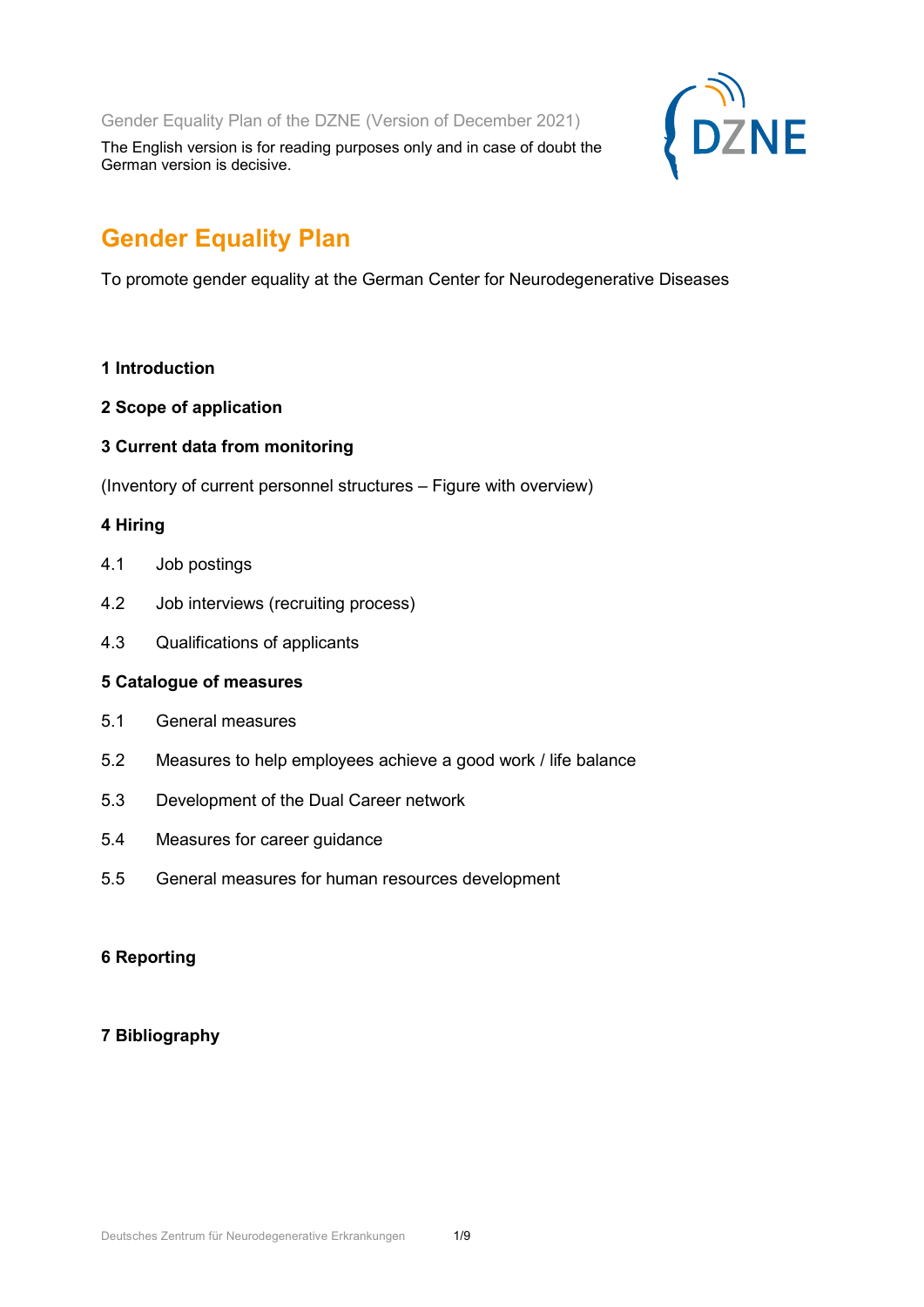

## **1 Introduction**

A successful gender equality strategy provides tangible benefits. Promotion of gender equality enhances research quality by broadening the available talent pool, supporting diversity in research promotion and countering gender bias – including even its subtler forms – in research focuses and methods. As a result, compliance with key gender-equality and diversity standards now plays an important role in assuring research quality.

## **2 Scope of application**

The gender equality plan will apply for a four-year time period, and it can be revised, as necessary, after it has been in effect for two years. When the current plan expires, a new gender equality plan – with revised and updated objectives and measures – will be prepared.

The gender equality plan applies to all employees of the DZNE. Consequently, it does not apply to grant recipients, unsalaried visiting personnel and temporary staff.

## **3 Current data from monitoring**

The DZNE has worked especially hard to ensure equal opportunity for all employees, regardless of gender. This claim is supported by the following figures:

- As of 30 September 2021, a total of 59.3% of the DZNE's employees were women. Among its scientific staff, the corresponding figure was 49.6%.
- Women occupy a full 70.8% of all management positions in the organization's administration.
- In the DZNE's science area, 27% of all W3 positions, 25% of all W2 positions and 33% of all other management positions are held by women.

In comparison to other Helmholtz Association Centers, the DZNE already has above-average percentages of women throughout the various qualification levels. Women already account for considerably more than 50% of some groups of doctoral candidates, for example.

In consideration of candidates for positions, on all hierarchical levels, the DZNE plans to continue to uphold its successful self-imposed standards with respect to both a) achievement of gender equality and b) criteria for individual scientific excellence. Since April 2019, in keeping with this orientation, the DZNE has hired a total of five women as new Young Investigator Group leaders, for a total of seven new Young Investigator Groups. Currently, eight of the organization's 12 YIGleader positions are held by women.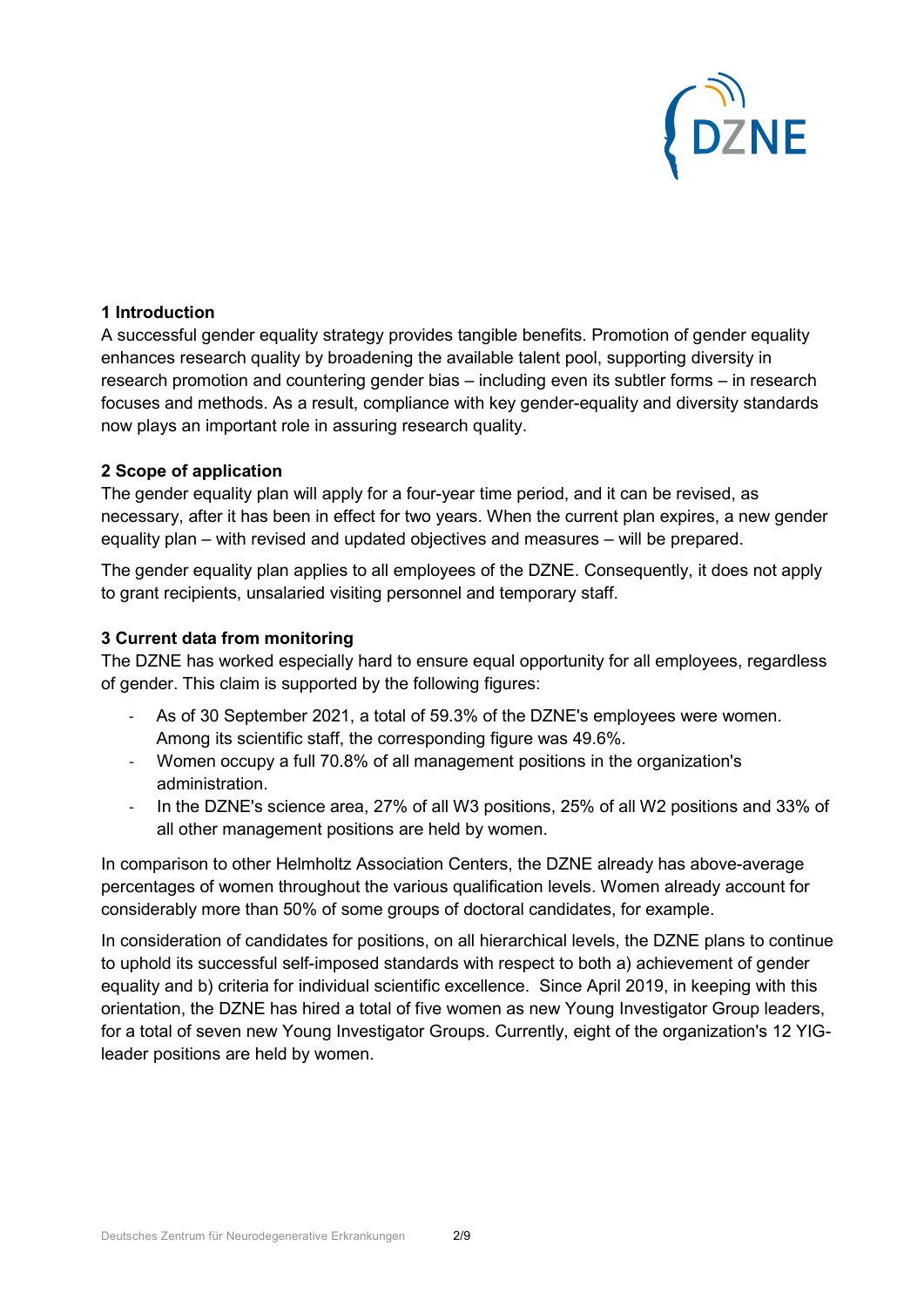

## **Taking stock of the DZNE's personnel structures**

As of the key date 30 September 2021, the DZNE's workforce included 963 employees in the salary classes EG1 – EG15 (does not include temporary employees, trainees, student trainees and employees in "W" salary classes). Of that number, 617 were women, which is equivalent to a female-employee percentage of 64.1 %. The following figure shows the numbers of women and men in the various salary classes, as well as the female-employee percentage in each salary class.



[Employees by salary classes in the German civil service collective agreement (TVöD); not including temporary employees, trainees, student trainees and employees in "W" salary classes; male, female, proportion of women]

## **4 Hiring**

## **4.1 Job postings**

As a rule, job postings – including both internal and external postings – are written in genderneutral and inclusive language. This has the purpose of ensuring that all potential candidates feel encouraged, to the same degree, to submit an application.

Also, the organization's online application platform, which significantly reduces recruiting overhead, makes the application process especially fast and easy, for all potential candidates.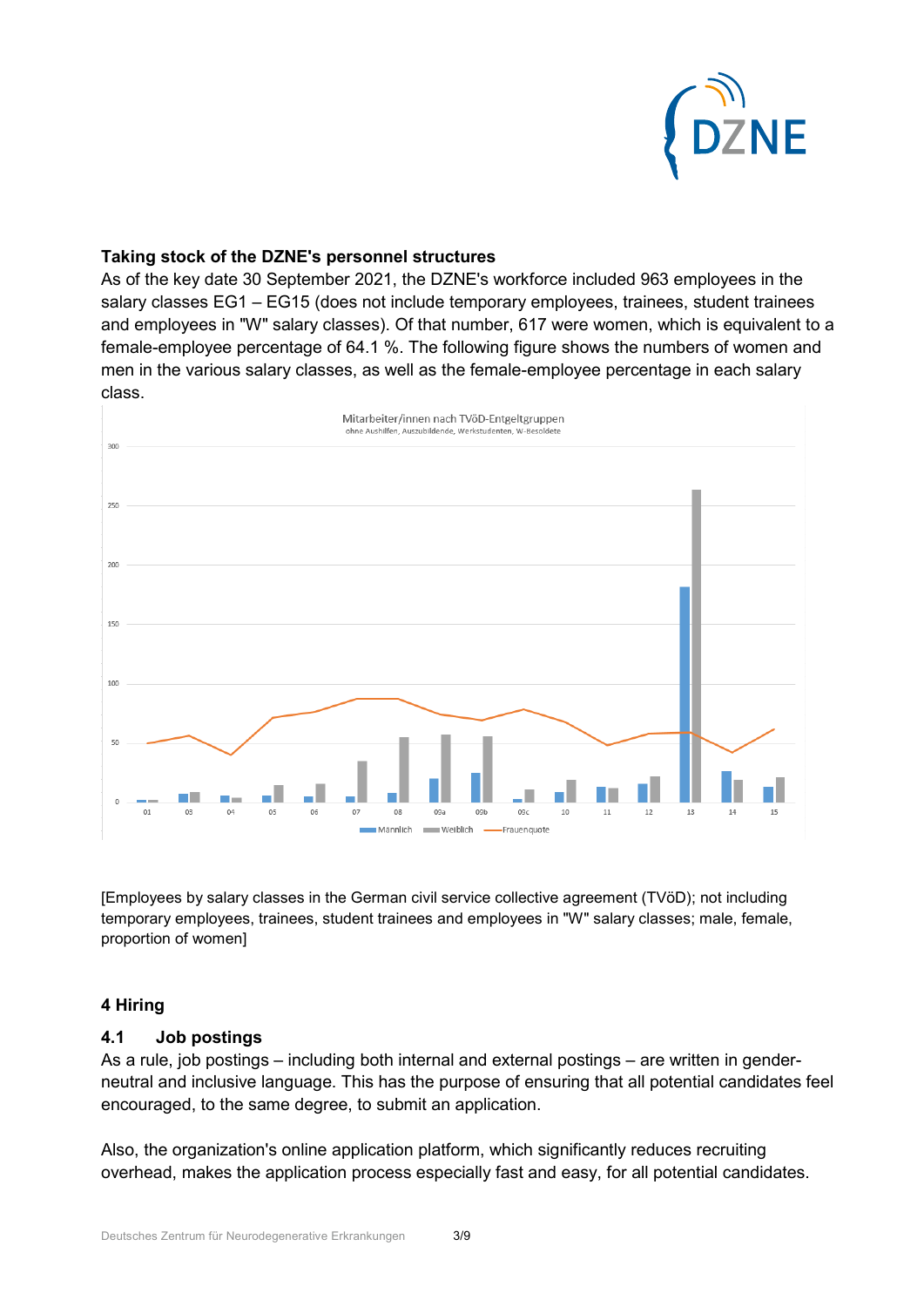

The organization's gender-equality commissioner(s), and its representative(s) of persons with severe disabilities, have access to all job postings.

# **4.2 Job interviews (recruiting process)**

In each case, the selection criteria are defined by the requirements for the position to be filled, in terms of suitability, academic/professional performance, qualifications and social competence. Questions regarding marital status, existing or planned pregnancies, and family / caregiving duties are not permitted in job interviews and selection procedures.

# **4.3 Qualifications of applicants**

An applicant's qualifications are determined in light of the requirements profile for the position to be filled. Pursuant to Art. 9 (2) Nos. 1-3 Federal Act on Gender Equality (BGleiG), the following criteria must not enter into comparative assessment of candidates:

- 1. The following types of results of performance of family or caregiving duties:
	- a) Career interruptions;
	- b) Reductions in years of active service or employment;
	- c) Reductions of working time, or delays in proceeding to specific training courses/programs;
	- d) Demands on time;
- 2. The income situation of the candidate's spouse or life partner;
- 3. The candidate's intention to avail themselves of options for reducing their working time, or for taking a period of leave, in order to perform family or caregiving duties.

# **5 Catalogue of measures**

At the DZNE, women are underrepresented in those STEM professions that are of particular relevance for the DZNE. The DZNE is reviewing a catalogue of measures to eliminate this underrepresentation, and it plans to participate in similar measures at the level of the Helmholtz Association.

Such measures have the purpose of increasing the numbers of women in management positions. Via a voluntary commitment, tied to the catalogue of measures, the DZNE is aiming to create a framework that ensures that all employees retain their access to the workplace. For example, family-friendly options are to be made available to employees on an unconditional basis, to ensure that all employees can focus on the organization's operational requirements and concerns during their working time.

The objectives of this gender equality plan are as follows:

- 1. To reduce any underrepresentation of women (and men) in all areas, especially in management positions;
- 2. To enhance the organization's attractiveness in recruitment of new personnel, especially younger staff;
- 3. To help employees achieve a good work / life balance.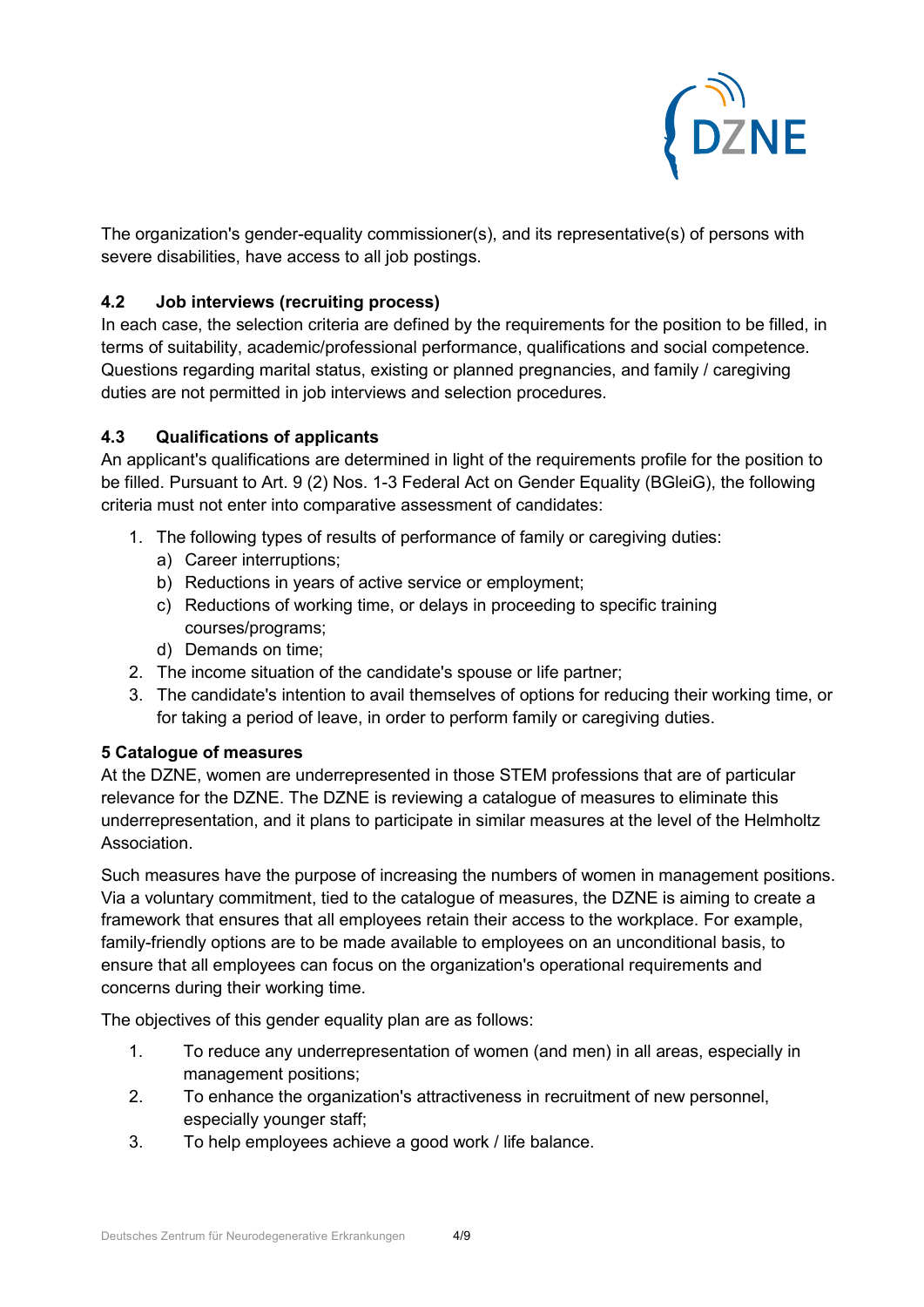

## **5.1 General measures**

In each area of the organization, it is up to the manager of the area to take responsibility for increasing the numbers of an underrepresented gender within the area.

The DZNE encourages the participation of women in committees. This means for example that selection committees, which can be formed as part of the application process should be gender balanced. If this is not possible in an individual case for good reasons, these reasons must be put on record.

In accordance with the requirements of the General Equal Treatment Act, DZNE contributes to prevent discrimination and sexual harassment in the workplace. The DZNE points out its employees that in case of violations consequences under labor law are to be expected. Here the DZNE can issue transfers, warnings and terminations. In addition, the affected employee, who is a victim of harassment, for example, may have the right to refuse performance while continuing to receive payment of remuneration. Additionally, there is a central complaints office at the DZNE, which all employees can contact if they feel discriminated against on the grounds of gender.

The DZNE has also established the position of an Equal Opportunities Officer and her deputy, who are elected by the female workforce. Among other things, they are involved in organizational and personnel measures and are also responsible for advising and supporting the employees.

The DZNE endeavors to include gender equality in its research projects, but must also focus on its scientific research mandate. Therefore, this can be ruled out in particular for projects that are geared towards a specific gender or where only a small number of participants can be assumed.

Also, gender-sensitive language is used in all of our documents and forms.

# **5.2 Measures to help employees achieve a good work / life balance**

## **5.2.1 Childcare**

The DZNE is too small, as an organization, to be able to set up childcare services and facilities in any cost-effective way. But for parents who are unable to obtain a kindergarten place for their children in a daycare center, the DZNE provides support by facilitating contacts to, and sharing the cost of, pertinent private-provider services (especially in the case of parents with children younger than 3 years of age, or in the case of employees who join the organization after the deadline for kindergarten registration has already passed). The private provider in question provides assistance in connection with childcare, home care, eldercare and life-situation coaching. It also offers emergency childcare services and nursing-care services for family members.

Since the DZNE's move into its new facility in Bonn, employees' daycare needs at the DZNE's Bonn site are being met via a cooperative arrangement with the Bonn university hospital (Universitätsklinik Bonn) and its daycare center. Also, the DZNE's other sites have been surveyed with regard to pertinent requirements, and a review will soon be carried out to determine whether cooperative arrangements with suitable daycare facilities can be entered into for those sites as well.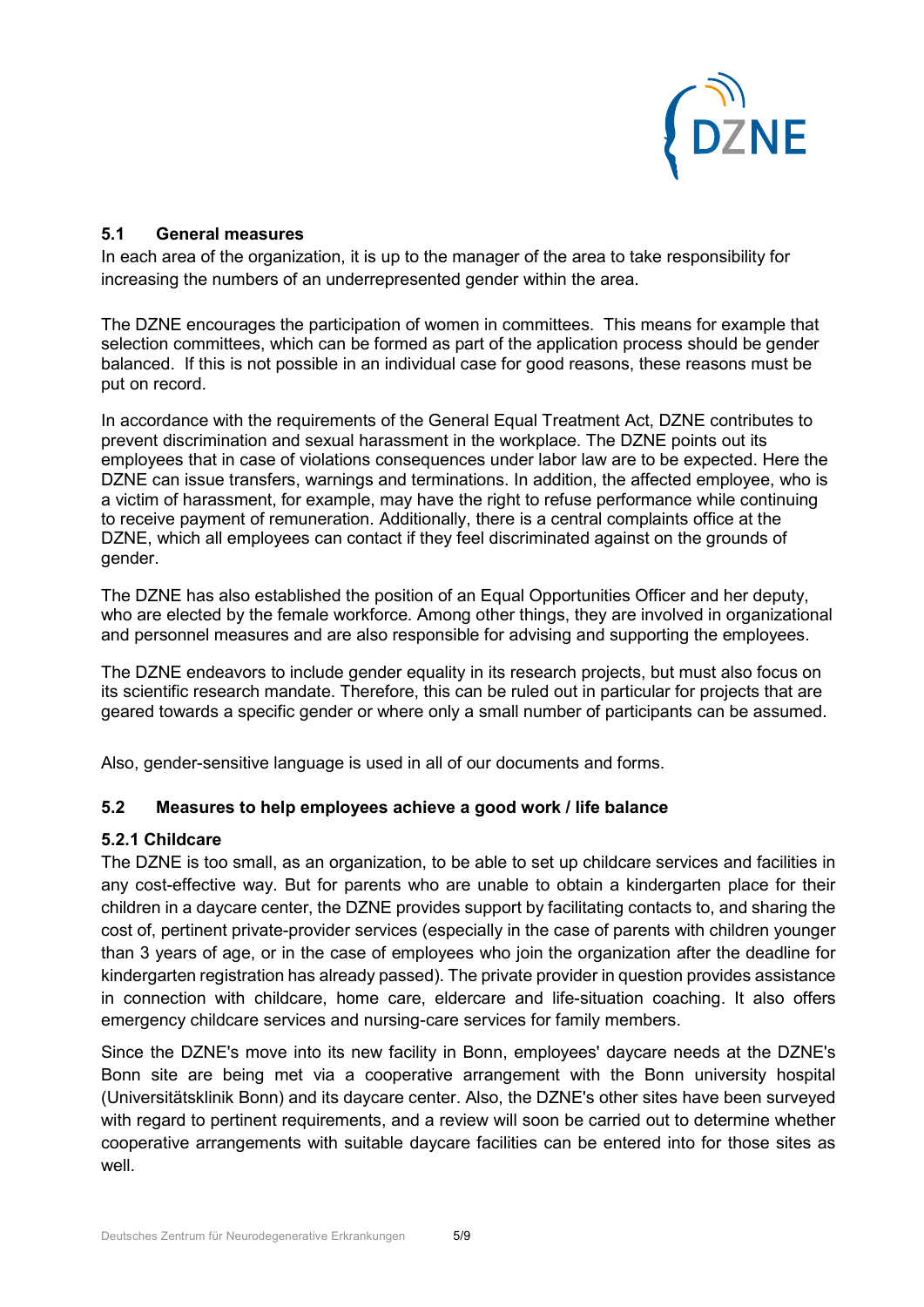

It should also be noted that parent-child rooms are available at the DZNE's Bonn and Tübingen sites.

## **5.2.3 Welcome Office**

By providing proactive support in finding suitable daycare and schools for their children, the DZNE's Welcome Office helps to ensure that the organization's women and men achieve a good work / life balance

# **5.2.4 Working conditions**

## **Flexible work, and part-time work**

The DZNE's efforts on behalf of a good work / life balance for its employees include the introduction of a works agreement, for the Bonn site, on flexibilisation of working hours and on location-independent working. Plans call for review to determine whether the works agreement can also be applied at the DZNE's other sites.

The options detailed in the works agreement are available to both managerial and nonmanagerial staff. Employees also have the option of working part-time.

## **Contract extensions**

The options set forth in the Act on fixed-term contracts in academia (WissZeitVG) are to be made available for contract extensions of scientific research staff, including extensions due to maternity leave, parental leave and caregiving leave.

## **Childcare in connection with conferences and training programs**

A procedure has been introduced for reimbursement of costs for childcare, and of costs for nursing care for family members, incurred in connection with business travel and training courses. The procedure provides for subsidization, under certain circumstances, of costs incurred in addition to regular costs for childcare or nursing care. Pertinent information and application forms are available on the intranet.

## **Measures oriented to specific life phases**

A cooperation agreement between the DZNE and the firm pme Familienservice has been in place since 1 January 2020. In addition to covering counseling on the areas of childcare, home care and eldercare, the agreement provides for counseling services with regard to life-situation coaching. As a result, professional counseling is now available to DZNE employees in connection with a range of "work-life-balance" topics.

## **5.3 Development of the Dual Career network**

In the course of their careers, researchers face enormous demands on their flexibility and mobility. Also, the numbers of "dual career couples," i.e. couples in which both partners each pursue a career of their own, continue to grow. Increasingly, when considering career-related relocations, people in such relationships base their decisions on whether their partner will also be able to find desirable career options at the new location.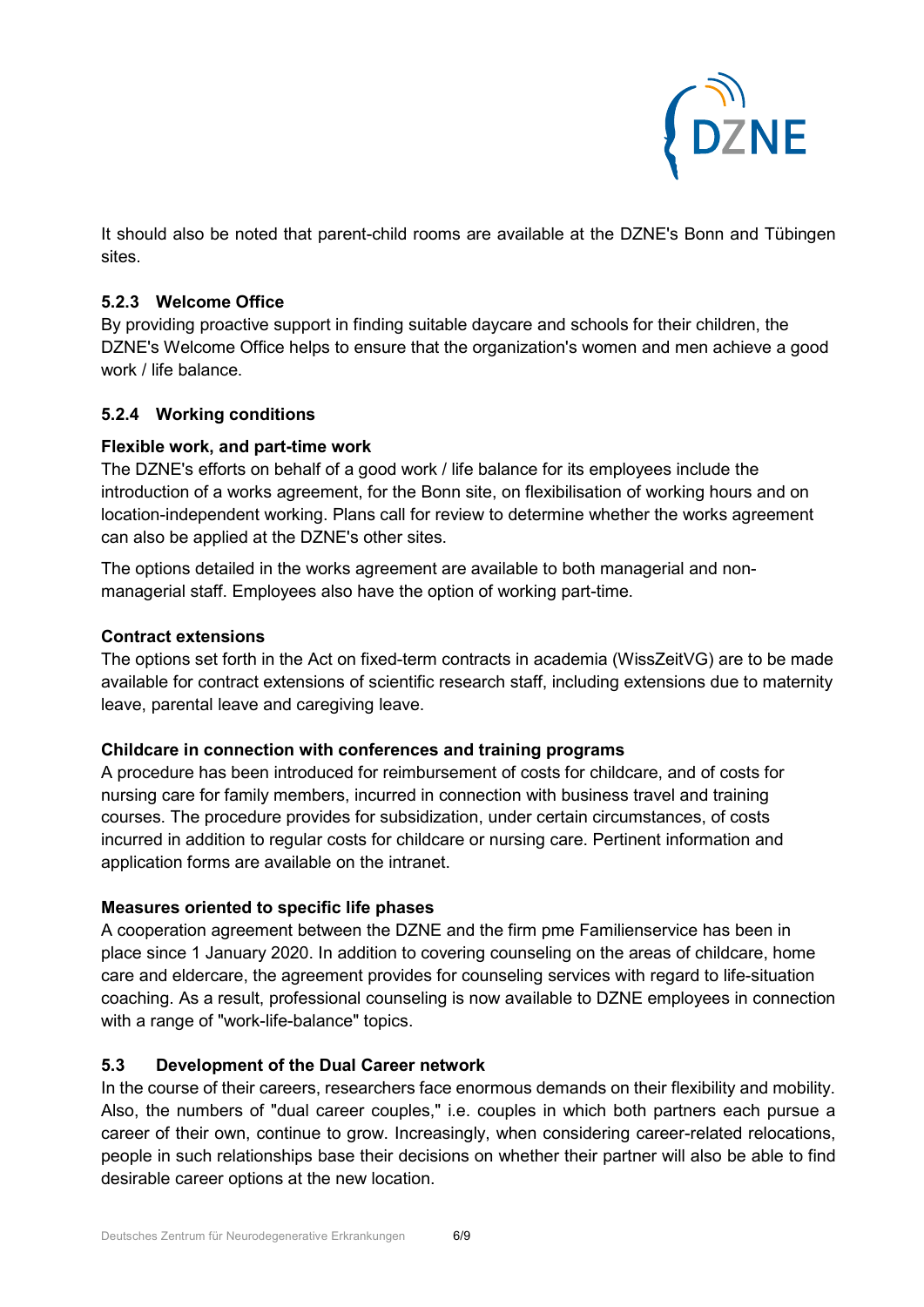

The DZNE is a member of the Dual Career Network Rhineland, which supports life partners of researchers in finding career options in the Rhineland. The DZNE's Human Resources Department carries out the organization's active work within the Network.

The Dual Career Network Rhineland's member universities and research institutions all share the goal of attracting excellent scientists and researchers to the Rhineland region by offering outstanding working conditions and, for dual career couples, attractive options for achieving a good work / life balance. This is why the Network's Dual Career Service assists researchers' partners in finding acceptable new career options in the Rhineland, in addition to supporting excellent researchers (including newly appointed personnel) in their own professional development. The Dual Career Network Rhineland can potentially identify additional options for specific qualification profiles. While the Network can offer no guarantees of success in finding suitable positions, the close cooperation prevailing between the Network's members enhances supported researchers' chances of success.

# **5.4 Measures for career guidance**

As part of its efforts in the area of career guidance, the DZNE regularly participates in Girls' Day and Boys' Day events.

## **5.5 General measures for human resources development**

Gender equality standards are observed in all measures for human resources development. In such measures, this includes aiming for gender balance among participants, trainers, speakers and other contributors and players. Consequently, the organization's policies call for promoting participation of women in areas in which otherwise, due to structural reasons, they would be underrepresented. The measures for such promotion including actively reaching out to women, and focusing on issues and topics of special relevance for women. This policy is being followed in all areas of human resources development.

## **5.5.1 Young Investigator Groups programs**

The Helmholtz Association's Young Investigator Groups program offers postdocs funding for the purpose of leading a Young Investigator Group for the first time. Support is available for five years (with the option of an extension to a total of seven years, subject to a positive interim evaluation). By leading such a group, young researchers develop their own scientific independence, and obtain a large measure of visibility within the scientific community, at early stages in their careers. Applications from women are encouraged, via measures that include actively reaching out to potential female candidates. Following a positive evaluation, the term limits on YIG leader positions can be waived, an option that promotes gender equality by providing a long-term planning basis for group leaders and facilitating their work / life balance.

The DZNE also offers Career Development Fellowships, an internal career path for outstanding postdocs. Fellows lead a group for five years, subject to the condition that they are able to build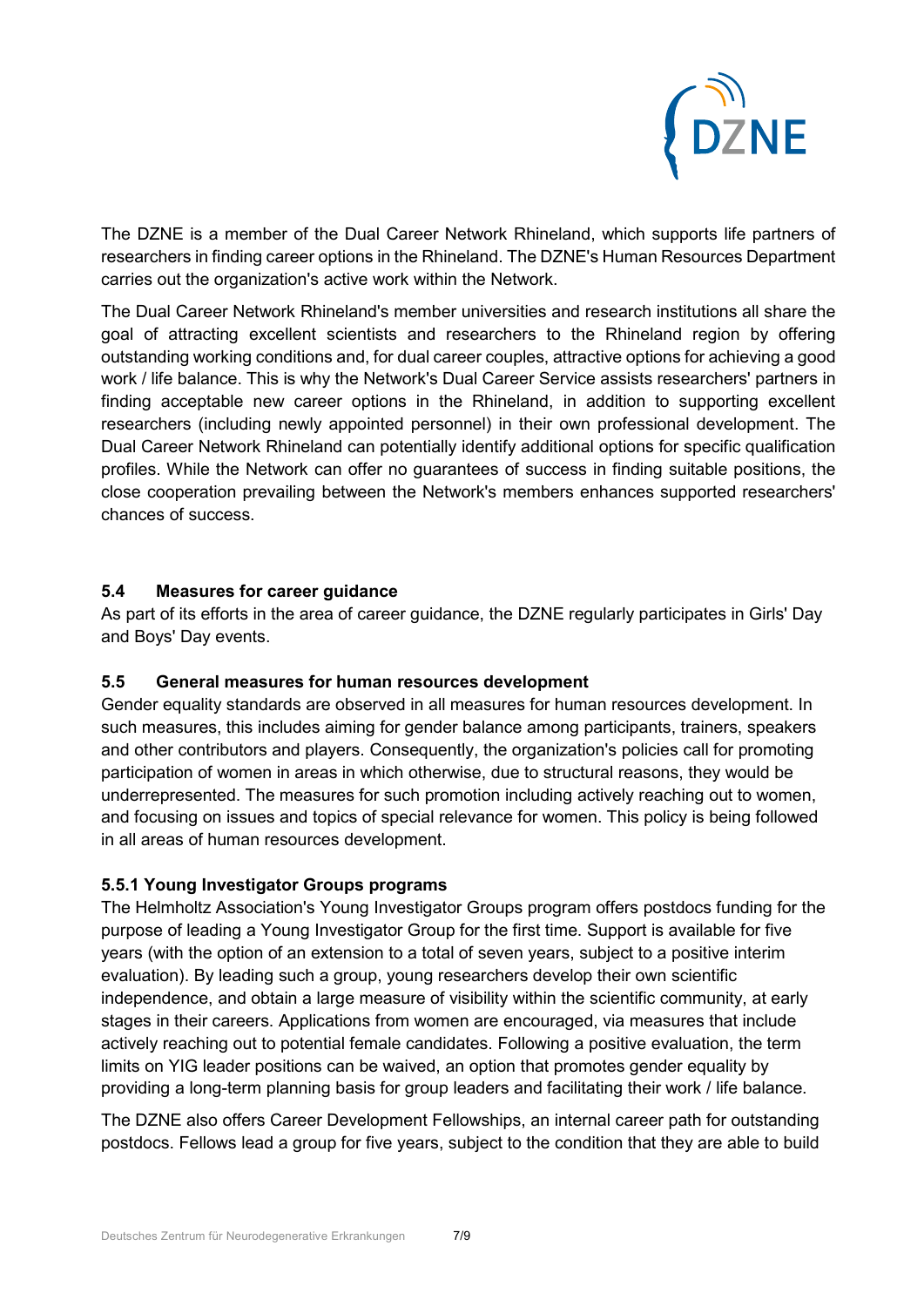

the group via third-party funding. This program also promotes' researchers' independence and visibility, and also offers them a reliable planning basis.

## **5.5.2 Helmholtz Management Academy**

The Helmholtz Management Academy's programs cover relevant areas such as preparation for a leadership role, leading a team effectively, and aligning a group strategically, and they are oriented to managers/leaders in all areas (science, research support and administration/infrastructure). In selecting participants via internal procedures, the Center makes every effort to ensure that both women and men view the programs as career-development options worthy of consideration. Selection decisions are made by the DZNE's Executive Board.

## **5.5.3 Enhancing gender competence on the part of managers and all staff**

The DZNE conducts internal events designed to highlight the special challenges faced by women (but not only women) in the science sector and, thereby, to raise awareness, on the part of managers and all other staff, about gender equality issues. In 2021, for example, the DZNE held a discussion entitled "The Glass Ceiling in Science: Breaking down Barriers Together." The event, which was very well attended, led to a number of additional, related events.

## **5.5.4 Career Center programs, and development of junior researchers**

The DZNE's Career Center, which was established in 2020, promotes the development of junior researchers via workshops, online seminars and eLearning courses. Its specific offerings to date in support of gender equality have included workshops on the topics "Female Leadership" and "Unconscious Bias." Additional such events, with a focus on raising awareness about gender equality issues, are planned.

In all relevant events, such as podium discussions and "career talks" (in which holders of positions, in various areas, discuss their positions and the pathways that led to them), every effort is made to ensure that men and women are equally represented. This policy helps raise awareness about gender equality issues, and it generates opportunities to highlight role models for women.

In the framework of the "Excellence in Science" funding program, selected postdocs aiming for a leadership position in the academic world undertake a special career-development program that supports them on their pathway to a professorship or a comparable leading role in science. In this program as well, every effort is made to ensure gender balance – among participants and, especially, among mentors and exchange partners.

## **6 Reporting**

In strategy-development processes involving the Executive Board and the organization's managers, all participants are called on to observe the gender equality plan's key criteria and integrate them within their work. Furthermore, statistical evaluations should support breakdowns by gender.